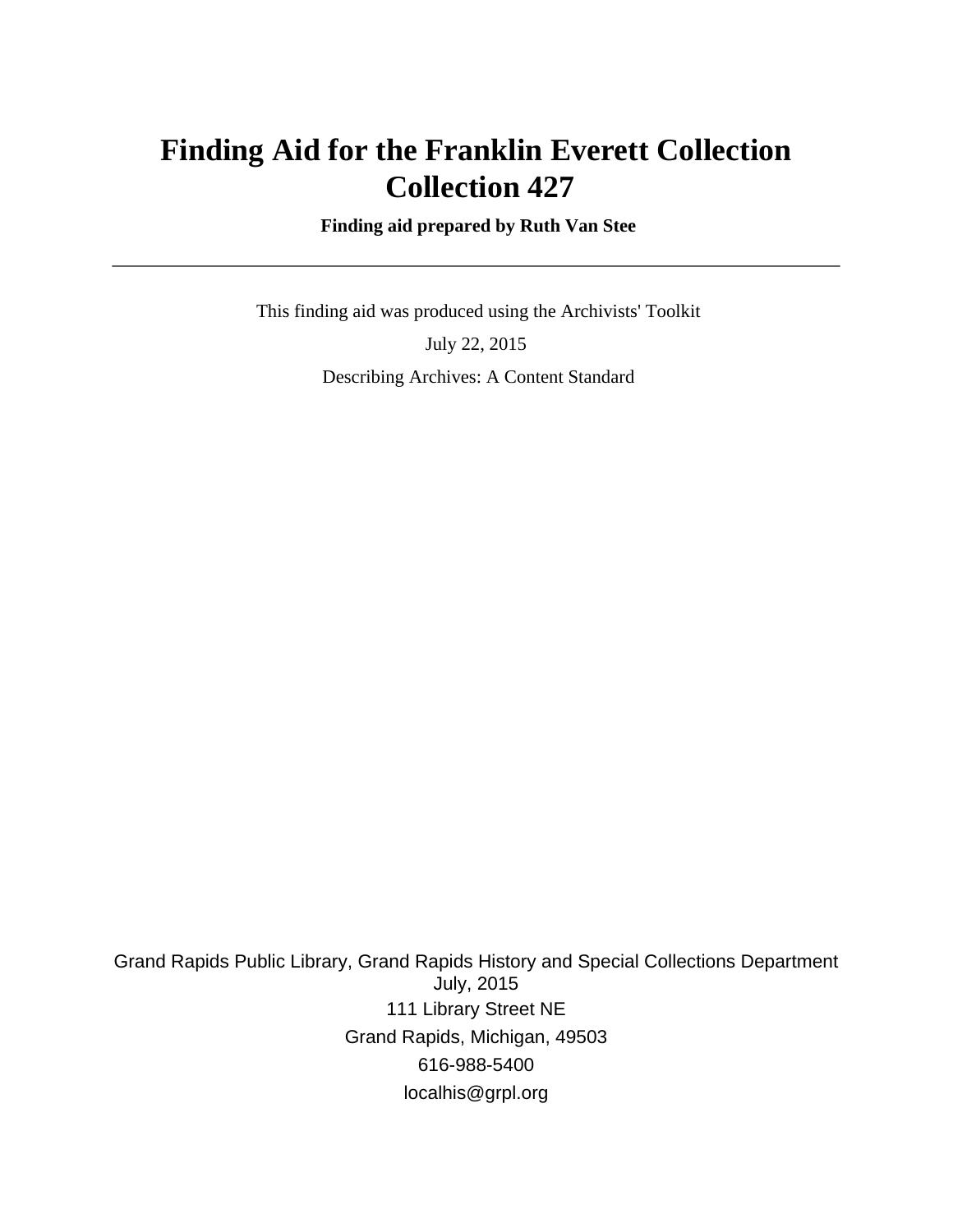# **Table of Contents**

 $\overline{\phantom{a}}$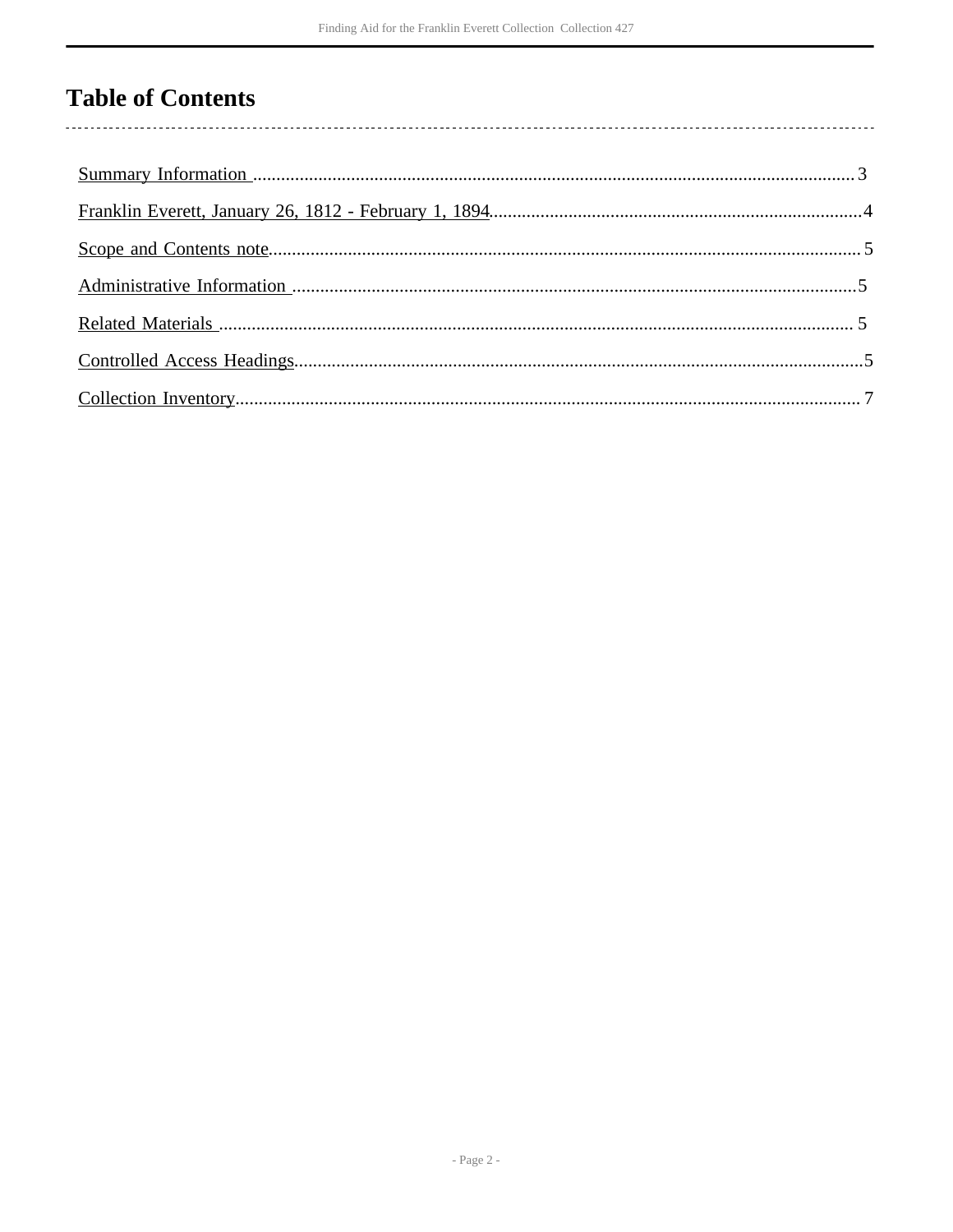# <span id="page-2-0"></span>**Summary Information**

| <b>Repository</b> | Grand Rapids Public Library, Grand Rapids History and Special<br><b>Collections Department</b>                                                                                                                                                                                                                                                                                                                                                                                       |
|-------------------|--------------------------------------------------------------------------------------------------------------------------------------------------------------------------------------------------------------------------------------------------------------------------------------------------------------------------------------------------------------------------------------------------------------------------------------------------------------------------------------|
| <b>Creator</b>    | Everett, Franklin                                                                                                                                                                                                                                                                                                                                                                                                                                                                    |
| <b>Title</b>      | <b>Franklin Everett</b>                                                                                                                                                                                                                                                                                                                                                                                                                                                              |
| Date [inclusive]  | 1866 - 1894                                                                                                                                                                                                                                                                                                                                                                                                                                                                          |
| <b>Extent</b>     | 1.0 Linear feet 1 box                                                                                                                                                                                                                                                                                                                                                                                                                                                                |
| Language          | English                                                                                                                                                                                                                                                                                                                                                                                                                                                                              |
| <b>Abstract</b>   | The Franklin Everett Collection contains four hand-written volumes, two<br>of which are English tutorials which he used in "teaching Orthography"<br>and the Meaning of Words by Association" dated 1866. The other two<br>volumes contain his original poetry, mostly undated except for one,<br>"Father Abraham," dated February 17, 1877. These volumes were donated<br>by George C. Fitch, Everett's son-in-law, married to Franklina and Thirza's<br>daughter, Cadette Everett. |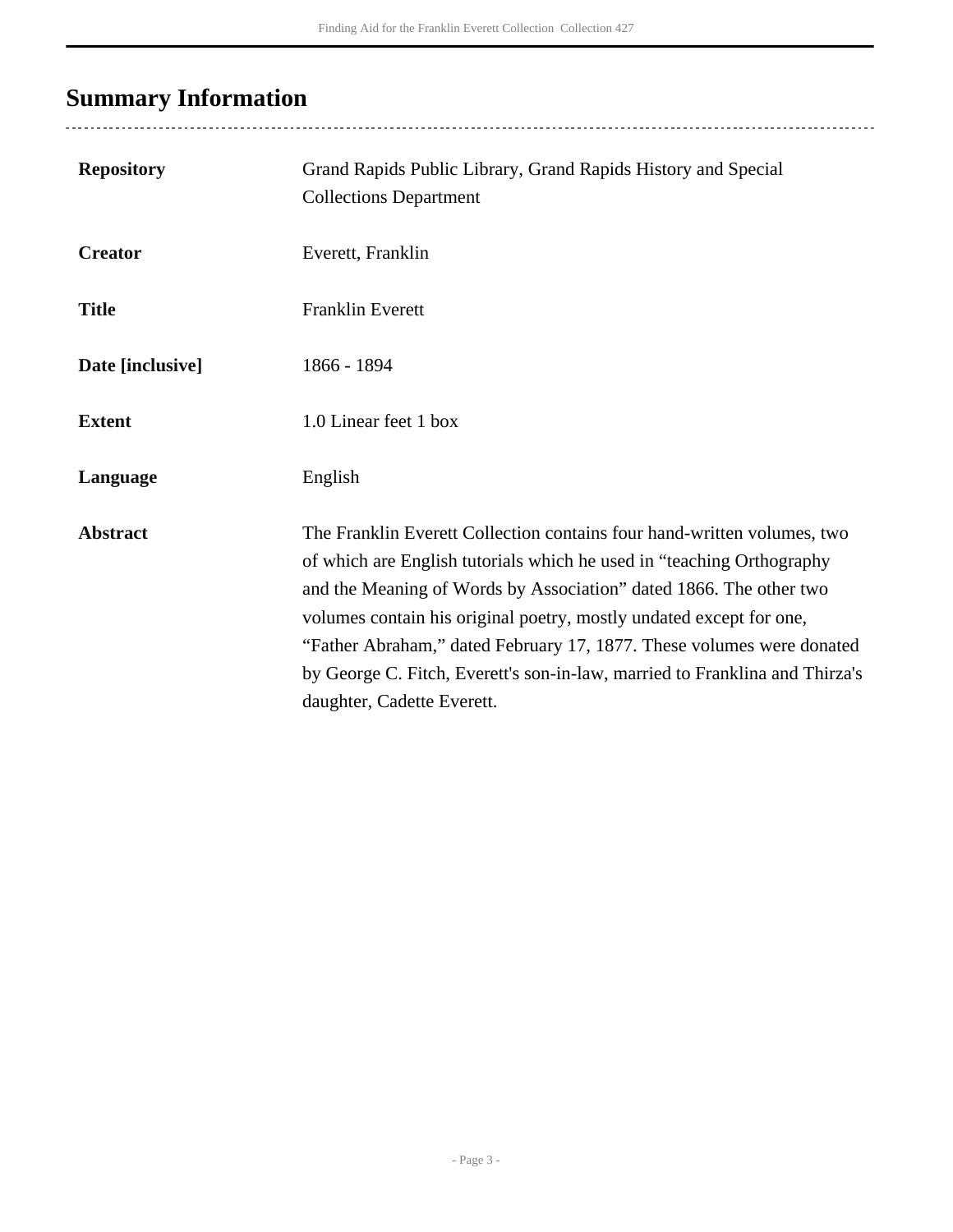### <span id="page-3-0"></span>**Franklin Everett, January 26, 1812 - February 1, 1894**

Born on Worthington, Massachusetts, Franklin Everett was self-educated, "fitting himself for college." He began his life-long career as a teacher at age 16, while helping on the farm and in the sawmill. He went on to attend Waterville College (Colby University) in Maine and graduated in 1838. He married Thirza Cudworth, of Chesterfield Massachusetts, in 1839 and continued his teaching career in Vermont and New York.

In 1846 Professor Everett, as he came to be known, and his wife and daughter, Cadette, moved to Grand Rapids, where he taught at the three-year-old Grand Rapids Academy, which was located on the site of the old courthouse in Veterans Park. Thirza Everett gave instruction to female students in a small building to the east and, in an 1850 newspaper advertisement, she is listed as "preceptress of female department." As teacher Franklin Everett became part of the fabric of the village and was elected "city recorder" in 1851. Franklin and Thirza opened the Everett Academy as a private school in 1852 in a small wooden building on Prospect, at the top of the hill just north of Lyon. He quickly became a beloved and inspiring teacher for the young people of the city.

In 1858, he met with a group of old settlers, people who came to the area before statehood in 1847, and they organized an Old Settlers Society. They met informally for many years until 1871, when, at a meeting in Sweet's Hotel, they reorganized as the Old Residents Association of the Grand River Valley. Again, Professor Everett was present and offered to be the historian, collecting reminiscences of the early settlers and recording them.

In 1874 Franklin and Thriza closed their academy so Franklin could work full time and the task of collecting histories from old Grand River Valley residents. His work led to the publication of the book, "Memorials of the Grand River Valley," in 1877.

Along the way he wrote poetry. Chapman, in "History of Kent County," reprints one of them, a salute to the history of the area. Albert Baxter reprints Cobmoosa's Lament in his book the History of the City of Grand Rapids, Michigan, where Everett empathizes with the Native Americans in the valley witnessing the changes that had occurred. His works often display his humor and wit.

In addition to his love of literature and teaching, he was an active member of a society, Grand Rapids Lyceum of Natural History, organized in 1855. His collection of rocks and minerals and fossils later became part of the Kent Scientific Institute.

Their daughter Cadette married George C. Fitch and had two children. George E. Fitch was the one who saved his grandfather Everett's works for the Old Residents which later became part of the Grand Rapids Public Library archives. Other titles in the library include: "Father Lincoln," "Prefernal Conferences," discussions with spirits of an uncle and "Alchohol." Another had-written volume includes The Mountain Minstrel, a longer version of Cobmoosa's Lament, and a series titled The Seasons, "to be spoken by the youngs girls in costumes." In collection 371, The Old Collection, there are more titles including: "Hermit of the Adirondaks" and "The Doctor."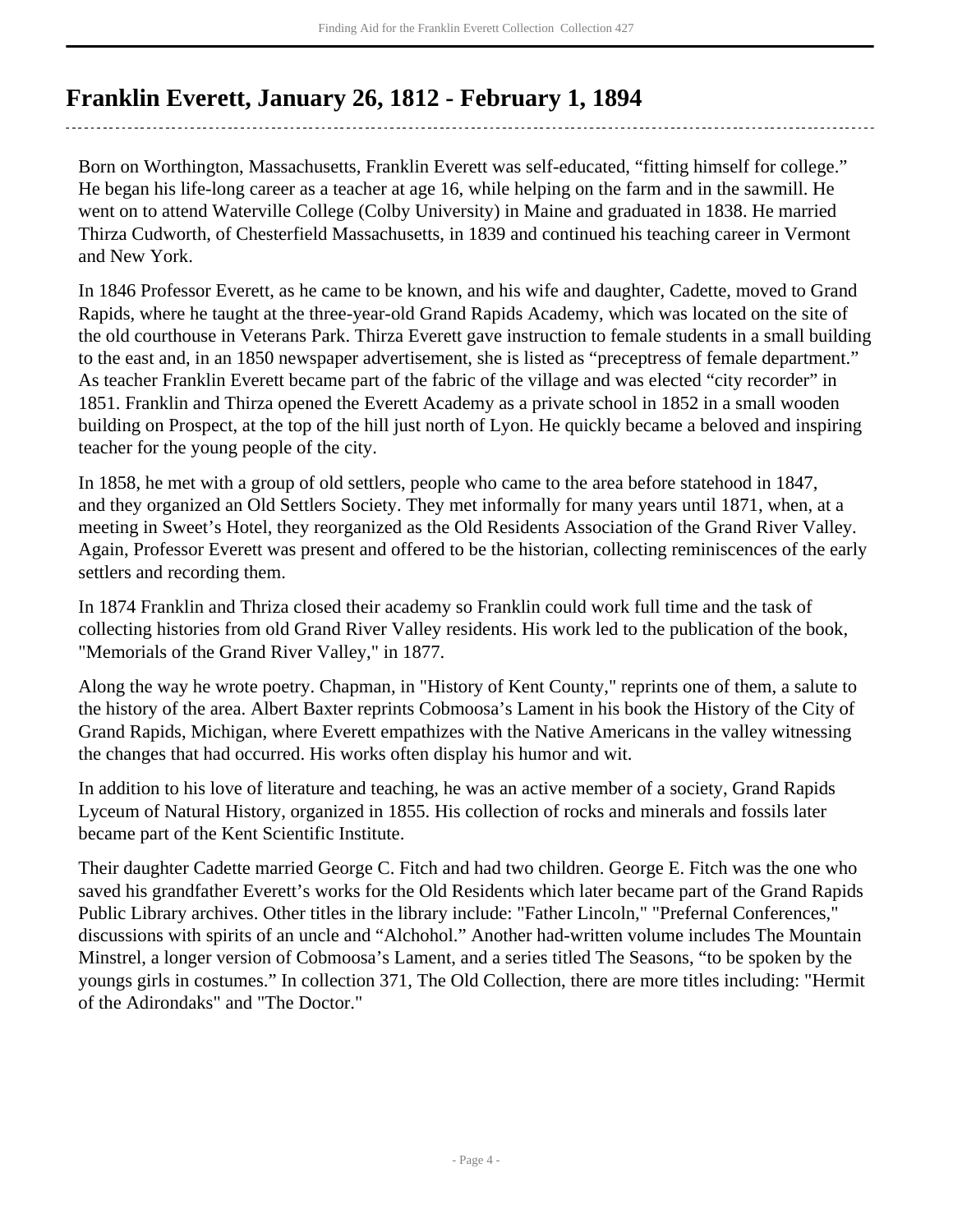### <span id="page-4-0"></span>**Scope and Contents note**

The collection consists of four hand-written bound volumes, described as journals, one even has daily divisions, which Everett ignored. Two volumes are titled the "English Tutor," to be used by himself and other teachers in the teaching of "Orthogrphy and the meaning of Words by Association." The Preface in volume 1 is dated 1866. Two volumes contain his own poetry and essays, one, "Father Abraham," is dated 1877.

### <span id="page-4-1"></span>**Administrative Information**

#### **Publication Information**

Grand Rapids Public Library, Grand Rapids History and Special Collections Department July, 2015

#### **Immediate Source of Acquisition note**

George Clay Fitch, son-in-law of Franklin Everett

### <span id="page-4-2"></span>**Related Materials**

#### **Related Archival Materials note**

371, The Old Collection, box 52, contains plays and poetry by Franklin Everett.

### <span id="page-4-3"></span>**Controlled Access Headings**

**Subject(s)**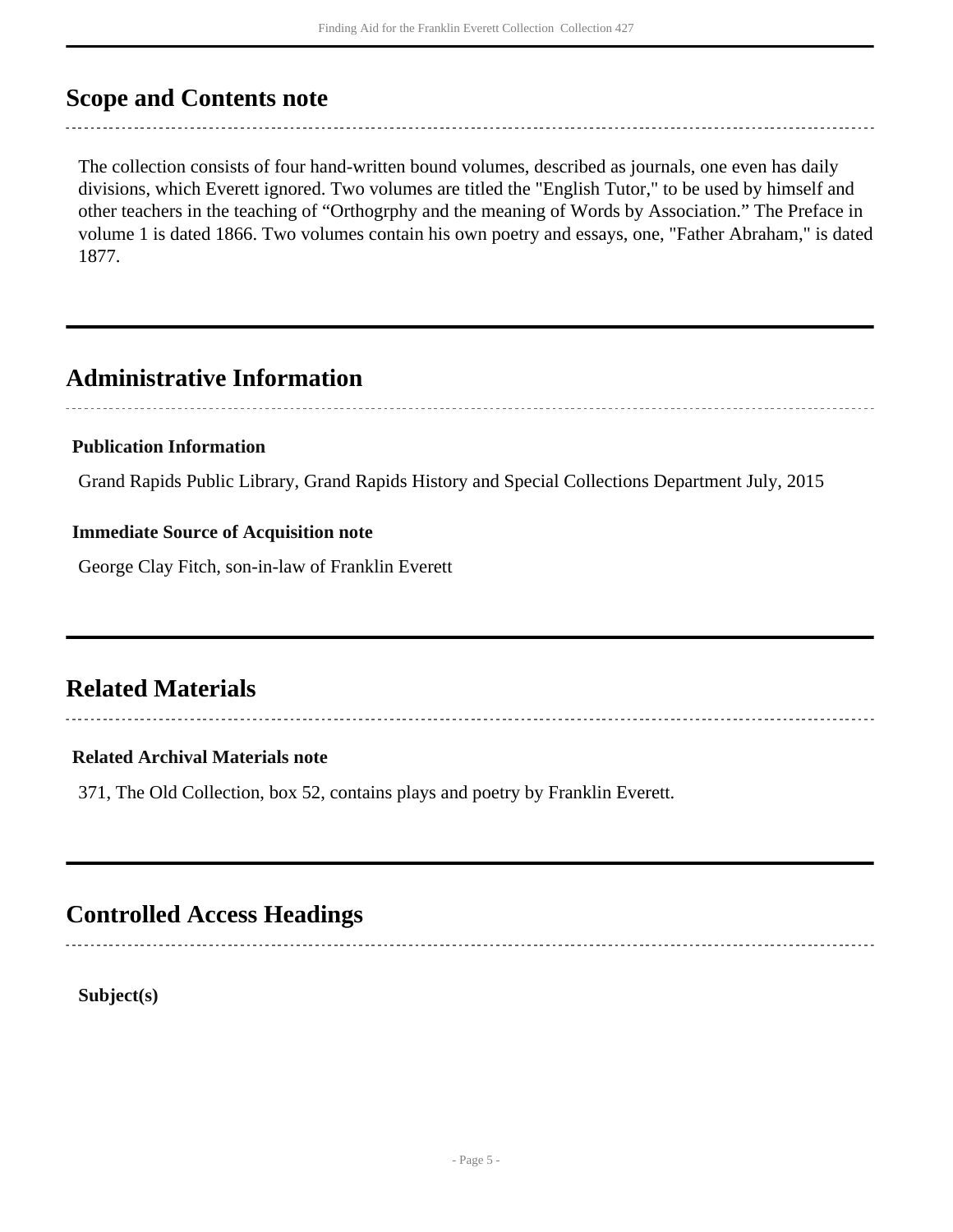- Education -- Curricula
- Education -- Michigan -- Grand Rapids -- History
- Poetry -- Michigan -- Grand Rapids -- History